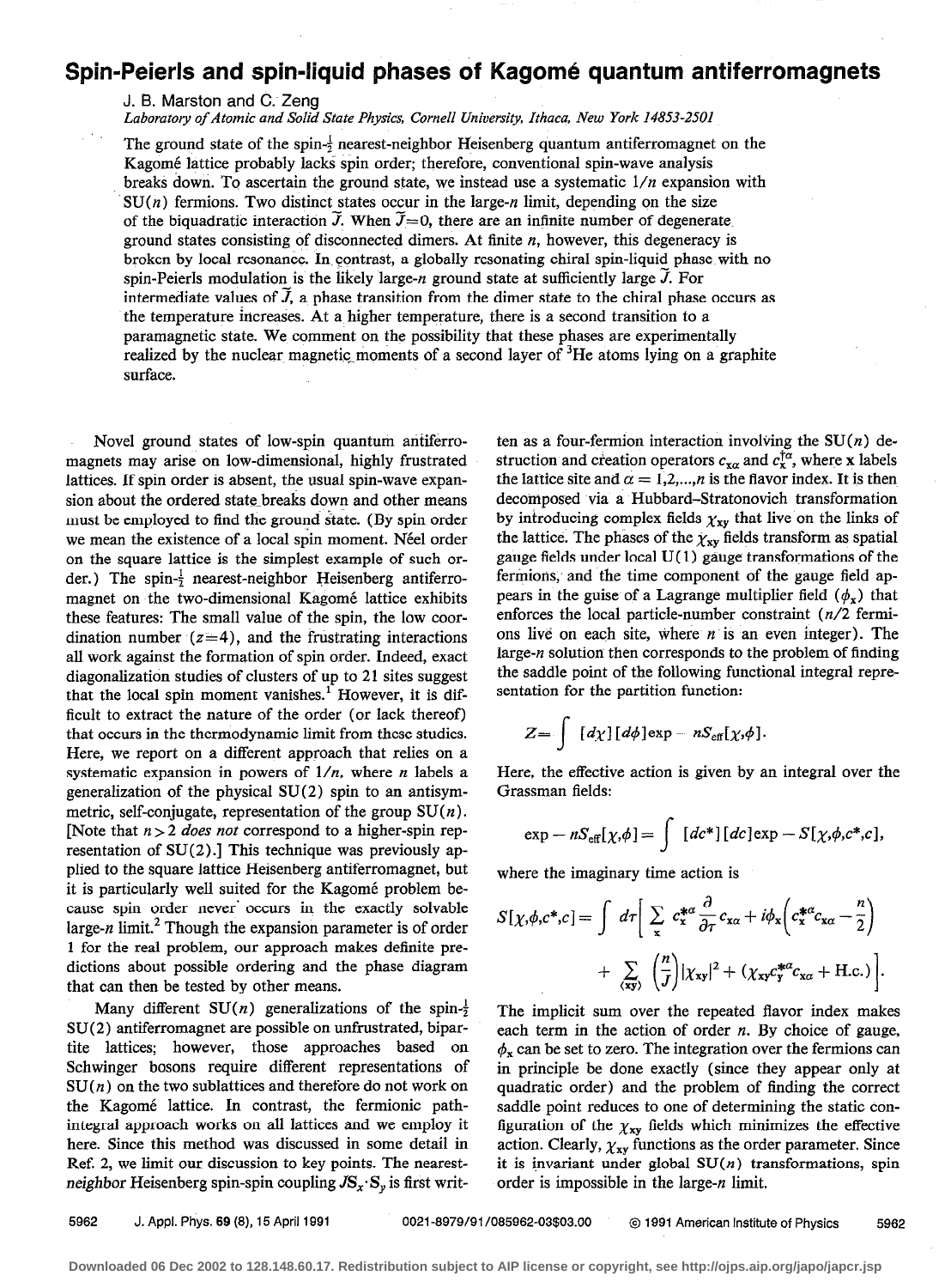In a remarkable paper, $3$  Rokhsar proved that the best saddle-point configuration on almost all lattices consists of a dimer covering of the lattice. That is,  $|\chi_{xy}|$  is nonzero (and equal to  $\overline{\gamma} = J/2$ ) on one and only one of the links attached to each site. Rokhsar's proof applies to the Kagomé lattice, and since the coordination number  $z=4$ , only  $\frac{1}{4}$  of the links are nonzero in this phase. The dimerization corresponds to spin-Peierls modulation since only spins connected by a dimer are correlated via a singlet bond. There are, however, an infinite number of ways to lay down the dimers and all of these states are degenerate in the large-n limit.

To ascertain how  $1/n$  corrections break this degeneracy, we follow Read and Sachdev<sup>4</sup> and expand the effective action for the  $\chi_{xy}$  fields in fluctuations  $\delta \chi_{xy}$  about any given dimer configuration  $\overline{\chi}_{xv}$ . The order  $n(\delta \chi)^2$  contribution was calculated in Ref. 4 for the square lattice, but does not lift the dimer degeneracy on the Kagomé lattice. It merely corrects the free energy (which is order  $n$ ) by a constant of order 1 since  $\langle (\delta \chi)^2 \rangle = O(1/n)$ . The first term that removes some degeneracy occurs at order  $n(\delta \chi)^3$  in the effective action expansion and involves hexagons that have dimers on three of the links and fluctuations on the remaining three links. Clearly, this term contributes to the total free energy only at second order [that is,  $n^2 \langle (\delta \chi)^6 \rangle$ ] because the quadratic part of the effective action is invariant under  $\delta \chi_{xy} \rightarrow -\delta \chi_{xy}$ . Since it is second order, it always lowers the free energy (by an amount of order  $1/n$ ). Indeed, the hexagon behaves like the benzene molecule: Both lower their energy through resonance. Other corrections to the free energy appear at order  $1/n$ , but are independent of the dimer configuration.

Thus, the  $1/n$  term picks patterns which maximize the number of hexagons with three dimers. A simple counting argument now shows that the maximum fraction of such hexagons (we call them "perfect hexagons") is  $\frac{1}{6}$ . Let  $N_3$ ,  $N_{3d}$ ,  $N_6$ , and  $N_{6p}$  be, respectively, the number of triangles, triangles without a dimer which we call "defect triangles," hexagons, and perfect hexagons. It was shown in Ref. 5 that  $N_{3d} = \frac{1}{4}N_3$  for any dimer covering. According to the observation that (1) exactly three defect triangles are attached to every perfect hexagon, and (2) none of six nearest hexagons around a perfect one can be perfect (and, consequently, no two perfect hexagons will share a common defect triangle), we have  $3N_{6p} \le N_{3d}$ . Combining these observations and using  $N_3 = 2N_6$ , we obtain  $N_{6p} \le \frac{1}{6}N_6$ .

Further constraints on the 12 second-nearest hexagons around a central perfect one reveal how to construct patterns with the maximum fraction. First of all, only six of these 12 hexagons. are potential sites for another perfect hexagon. The six hexagons that are separated from the central perfect one by two triangles ("bow ties") cannot support a perfect hexagon because the site in the center of the bow tie will not be attached to a dimer. Second, if we link the center of the central perfect hexagon to the centers of the two next closest possible perfect ones by two straight lines, then the angle between lines has to be either 120" or 180". These two local rules generate various patterns which \_. we classify by the size of the respective unit cells. Note that



HG. 1. Unit cells with the maximum fraction of perfect hexagons where the thick lines denote dimers. (a) 18site unit cell with perfect hexagons that form a oblique lattice. (b) 36-site unit cell with perfect hexagons that form a honeycomb lattice.

configurations that differ by a rotation of the three dimers on a perfect hexagon by 60" are energetically equivalent at order  $1/n$ . We draw one of the several patterns for the smallest possible unit cell (18 sites) and one pattern fitting in' the next smallest unit cell (36 sites) in Fig. 1.

Although we have not examined higher-order (beyond  $1/n$ ) corrections, we fully expect these terms will break the remaining degeneracy and select out a phase with finite degeneracy. These terms involve increasingly large resonance patterns that eventually link the unit cells together. Thus, the dimers should solidify at zero temperature into a crystalline solid built out of unit cells constructed according to the above rules. Clearly, this long-range dimer order will melt at a nonzero temperature since the dimers do not break a continuous symmetry, but rather the discrete twodimensional lattice translational symmetry.

As we mentioned earlier, there are actually many different  $SU(n)$  generalizations of our  $SU(2)$  Hamiltonian. Even in the context of our fermionic path-integral approach, we can add a nearest-neighbor biquadratic term to' the Hamiltonian, without changing the physical  $SU(2)$ limit because  $\widetilde{J} (\mathbf{S}_x \mathbf{S}_y)^2 = -(\widetilde{J}/2) \mathbf{S}_x \mathbf{S}_y + \text{const}$  for spin  $\frac{1}{2}$ . Clearly, adding the biquadratic interaction  $\tilde{J}$  just amounts to a trivial renormalization of the usual bilinear spin-exchange constant J (at least if  $J < 2J$ ; otherwise, the system becomes a ferromagnet). But for  $n > 2$  this interaction represents new processes that simultaneously interchange two flavors of fermions on one site with two on another neighboring site. Thus, the inclusion of the biquadratic term furnishes us with a one-parameter family of  $SU(n)$  theories with the same SU(2) limit. For  $\tilde{J} > 0$  the bi-quadratic term frustrates spin-Peierls order because it favors states that spread out singlet correlations uniformly on all the links. Indeed, upon decomposing the biquadratic term via a two-stage Hubbard-Stratonovich transformation<sup>2</sup> (by introducing new real-valued link fields  $\Phi_{xy}$ ), we discover that "flux"-type states with uniform  $|\chi_{xy}|$  are viable. (Bicubic, biquartic, and higher terms can also be included, but do not lead to any other new ground states. ) If such a state persists down to  $n=2$ , then it realizes Anderson's resonating valence bonds (RVB) in the sense that

**Downloaded 06 Dec 2002 to 128.148.60.17. Redistribution subject to AIP license or copyright, see http://ojps.aip.org/japo/japcr.jsp**